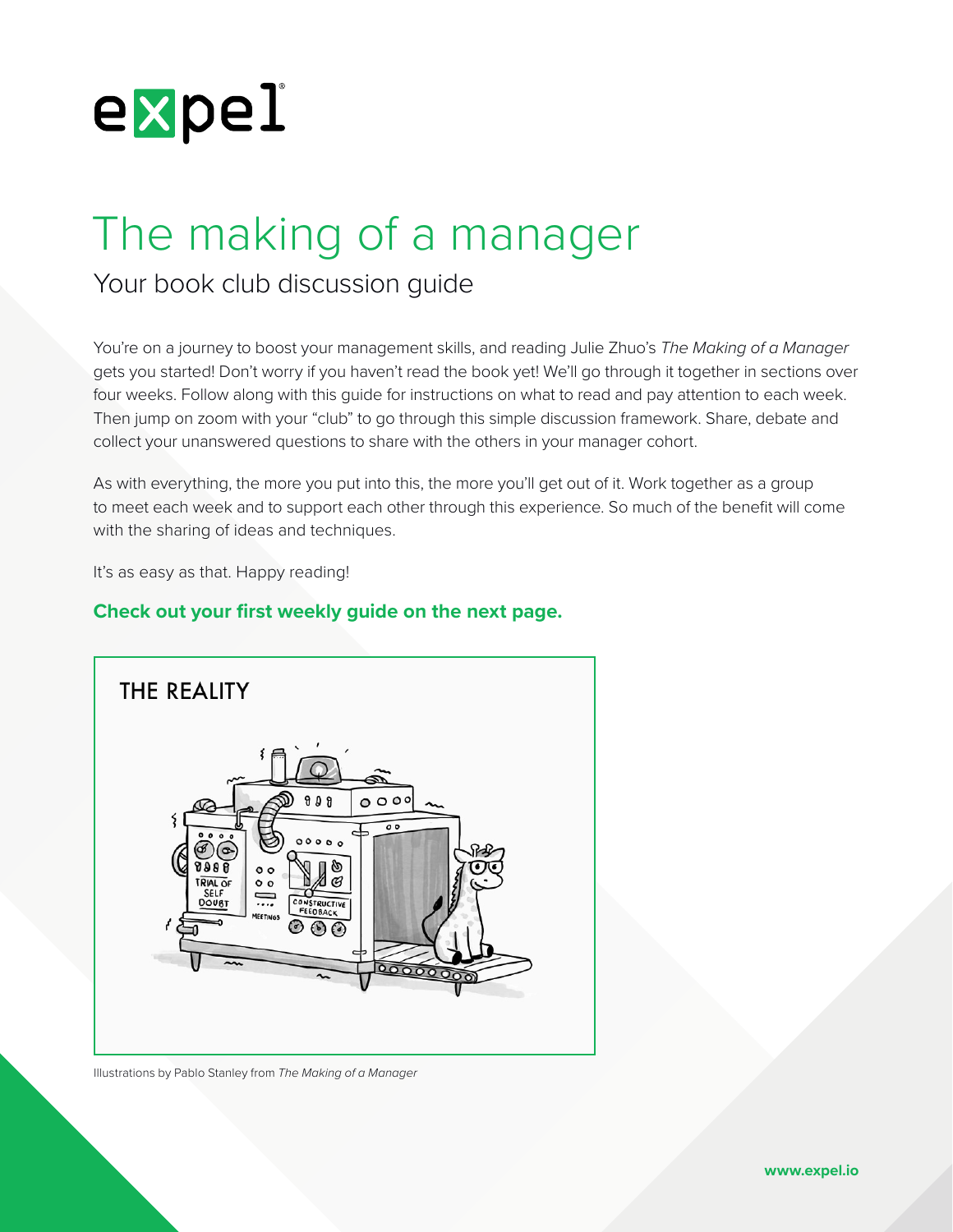

# **Assignment**: Week one

**What to read:** Introduction and chapters 1–2 (pp 1–53) *Great Managers are Made, Not Born*

> *What is Management? Your First Three Months*

#### **To think about while reading ...**

## **What is management?**

- What's your personal definition of great management? How does it compare to Julie's? (pp 15–19)
- $\equiv$  What excites you about managing people? What's challenging? (pp 28–34)
- $\equiv$  Julie's definition of a manager is someone who *gets better outcomes from a group of people working together*. What does this look like for your team? What are the outcomes you care about? How do you get these outcomes through your direct reports?
- Think about the best managers you've had in your career. What were their strengths in terms of purpose, people and process? (pp 21–26)

# **Your first three months**

• In your most recent role, what was your path to becoming a manager? What advice does Julie have for your situation? (pp 40–53)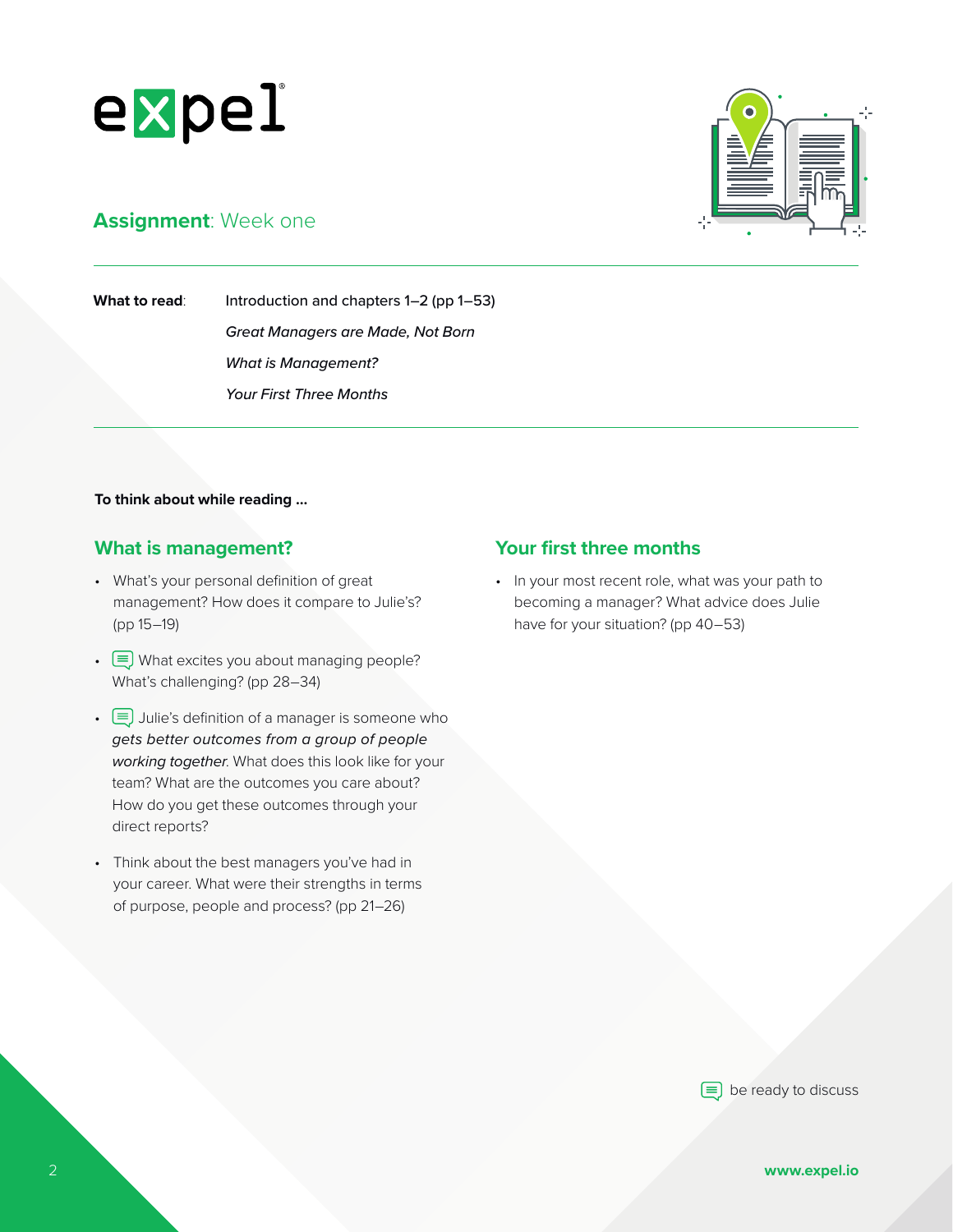# **Discussion**: Week one

First, we need a Captain to steer this ship! From among your ranks, choose someone to lead this first week's discussion (don't worry, this role rotates each week) With that settled ... welcome to your first book club meeting. This discussion outline will help you keep the conversation on track. Go through the questions in order, and if you don't get through them all, that's okay. Follow the energy of the conversation. If it's engaging and productive, go with it. If not, move on. In the end, though, please make sure you have enough time to:

- 1. Capture your questions to share with #management"
- 2. Choose next week's captain, and
- 3. Check calendars for conflicts. Reschedule the next meeting if necessary.

Ping Laura with any question and (most importantly) enjoy the discussion!

# **Objectives**

- Get to know the members of your club and the context they bring to the conversation.
- Break the conversational ice so all will feel comfortable sharing their views.
- Capture 1–5 questions you have about this content. (Slack 'em to #management)

# **Discussion: 1 hour**

### **20 minutes — Get to know**

Each person shares:

- Name
- Role/Team



- Structure of team (# direct reports, where it is in org, etc.)
- Brief overview of what your team does
- The number of years of management experience you have
- What excites you about managing people? What's challenging?

#### **30 minutes — Questions to discuss**

- 1. Julie's simple one line definition of a manager is someone *who gets better outcomes from a group of people working together*. What does this look like for your team? What outcomes do you care about? How do you get these through your team?
- 2. Which of the 3 buckets purpose, people and process — is most comfortable for you as a manager and which is most challenging? Why? Share specific examples in the context of your work at Expel. What are the similarities/differences in our group?
- 3. Which of the 3 buckets purpose, people and process — is most prominent at Expel, if any? Why do you say that?

#### **10 minutes — Wrap up**

- What is the most valuable thing you're taking away from the reading and/or the conversation this week?
- If you could ask the author anything about this content, what would it be? (Slack to #management)
- Who will lead the next meeting?
- Check calendars for next week.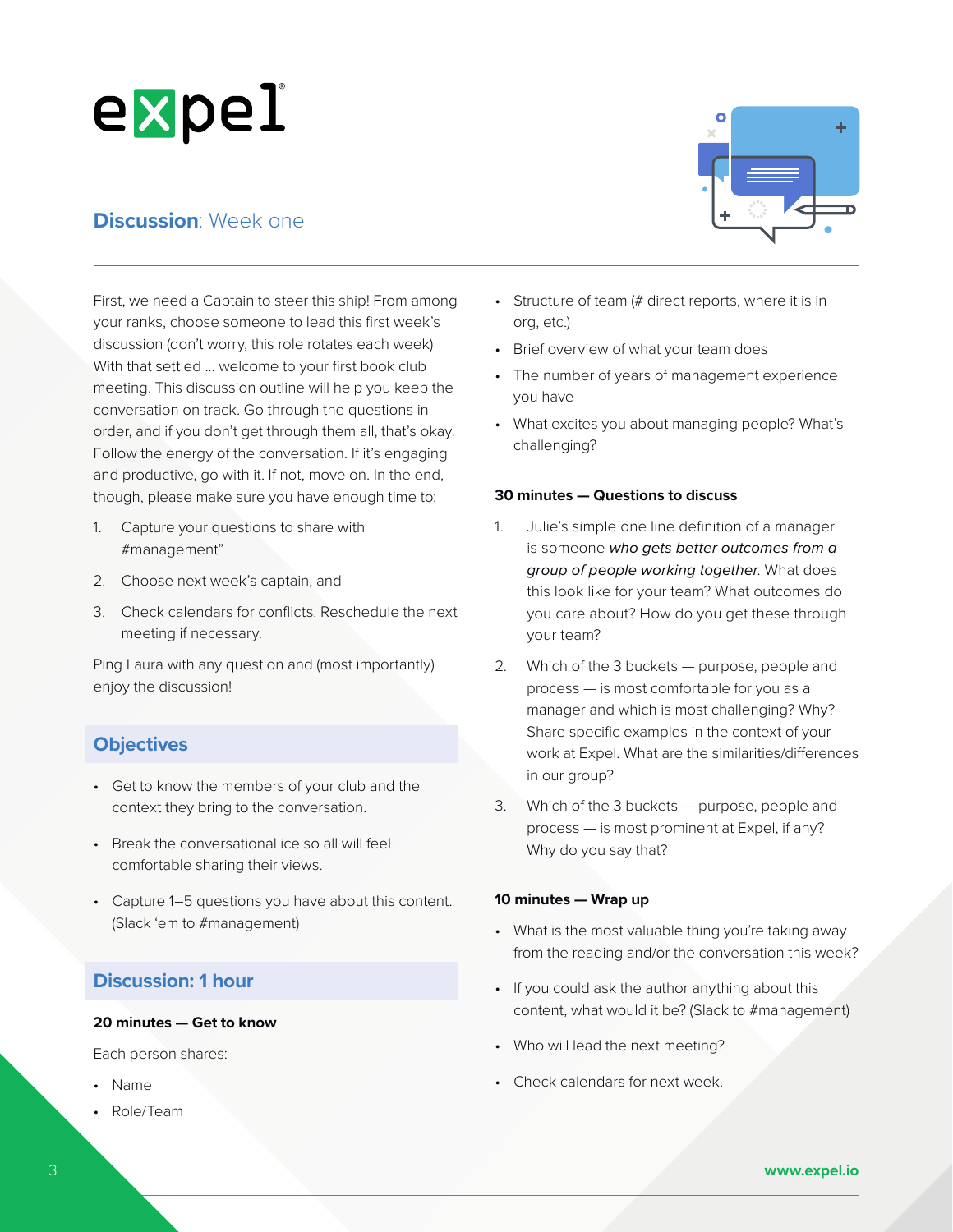

# **Assignment**: Week two

**What to read**: Chapters 3–5 (pp 57–138)

*Leading a Small Team*

*The Art of Feedback*

*Managing Yourself*

### **To think about while reading ...**

# **Leading a small team**

- How well are you doing on building relationships founded on trust? (pp 60–63)
- $\bullet$   $\equiv$  How have you been transparent and authentic as a manager? Think of specific examples. (pp 69–70)
- What are the strengths of each of your reports? How can you leverage them more? (pp 72–73)
- Can you say with confidence that each of your direct reports would want to be on your team again?

# **The art of feedback**

- What's your relationship to feedback? How challenging is it for you to give it? To receive it? How has that changed over time? (pp 83–85)
- $\equiv$  Think of the most impactful feedback you've ever received. Why was it so meaningful?
- Think of feedback you've given to a direct in the past couple months. Did it lead to the behavior you hoped for? (pp 93–99)
- Are you giving your reports enough feedback?

# **Managing yourself**

- Every manager sometimes feels like an imposter. When have you felt this way? What situations tend to bring this out for you? (pp 109–111)
- Play along by jotting down your answers to the questions on pages 112–114. What themes emerge regarding strengths and weaknesses?
- What is your ideal environment for doing your best? Which situations trigger reactions that can derail your effectiveness? (pp 118–122)
- How do you incorporate reflection and goal setting into your routine? (pp 135–137)
- $\equiv$  What do you want to become twice as good at in the next 6 months?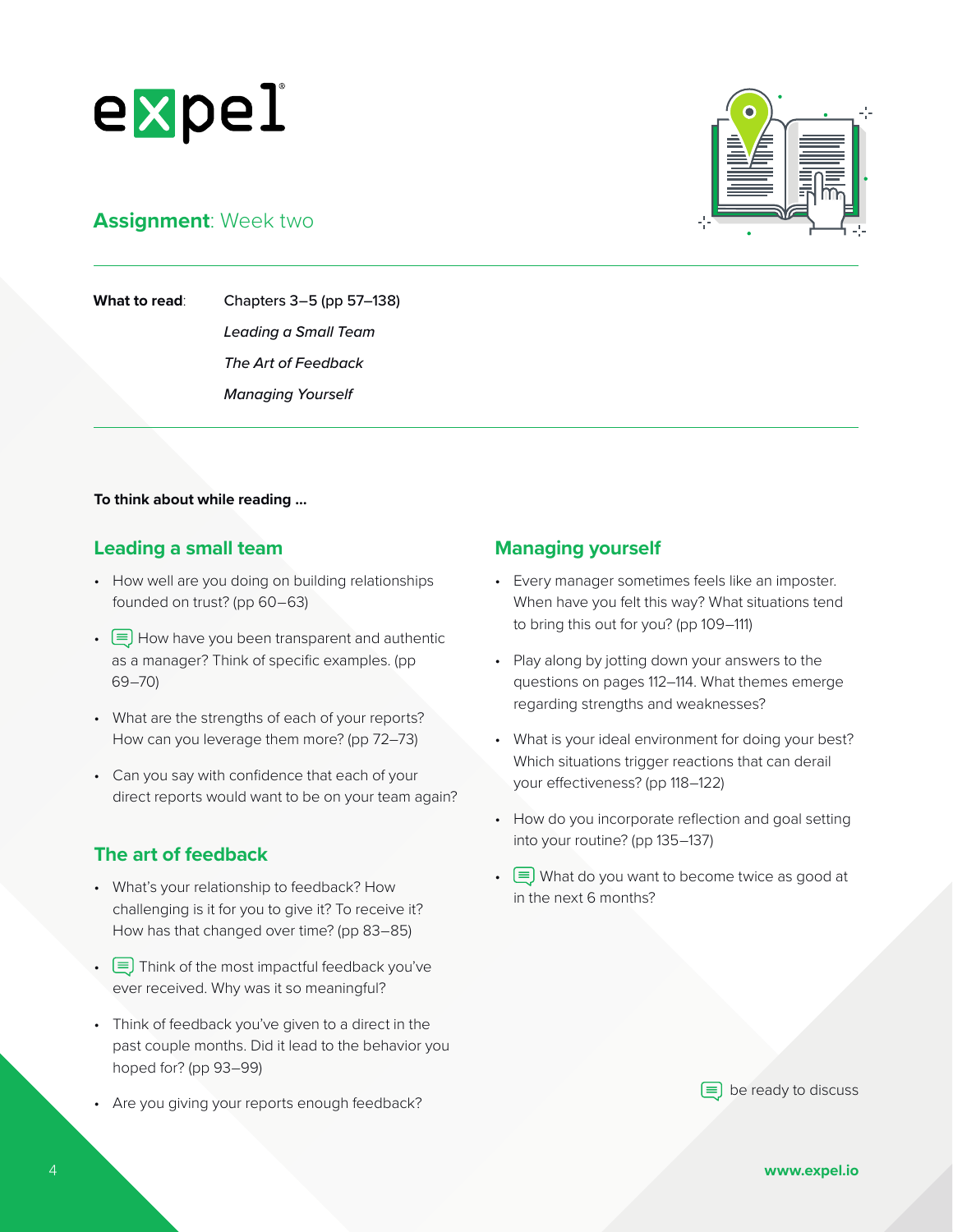# **Discussion**: Week two

Welcome back! Now that you've broken the ice, you're ready to do some fishing, or at least hook into some deeper conversation. Follow the guide below, going through the questions in order. Didn't get through them all? Don't sweat it. Follow the energy of the conversation. If it's engaging and productive, go with it. If not, move on. In the end, though, please make sure you have enough time to:

- 1. Capture your questions to share with #management"
- 2. Choose next week's captain, and
- 3. Check calendars for conflicts. Reschedule the next meeting if necessary.

# **Objectives**

- Make it real: Draw concepts back to your own experiences, share openly and listen for common experiences.
- Strengthen supportive connection with the group.

# **Discussion: 1 hour**

#### **50 minutes — Discuss**

- 1. Which of the topics in this week's reading (i.e. building trusting relationships, 1:1 meetings, giving feedback, getting feedback, knowing yourself, etc.) resonates most with you right now? Why?
- 2. What's the most impactful feedback you've received in your career? Why was it so meaningful?
- 3. How have you been transparent and authentic as a manager? What was the impact? Share specific examples.

4. What do you want to become twice as good at in the next 6 months? How can we help?

### **10 minutes — Wrap up**

- What is the most valuable thing you're taking away from the reading and/or the conversation this week?
- If you could ask the author anything about this content, what would it be? (Slack to #management)
- Who will lead the next meeting?
- Check calendars for next week.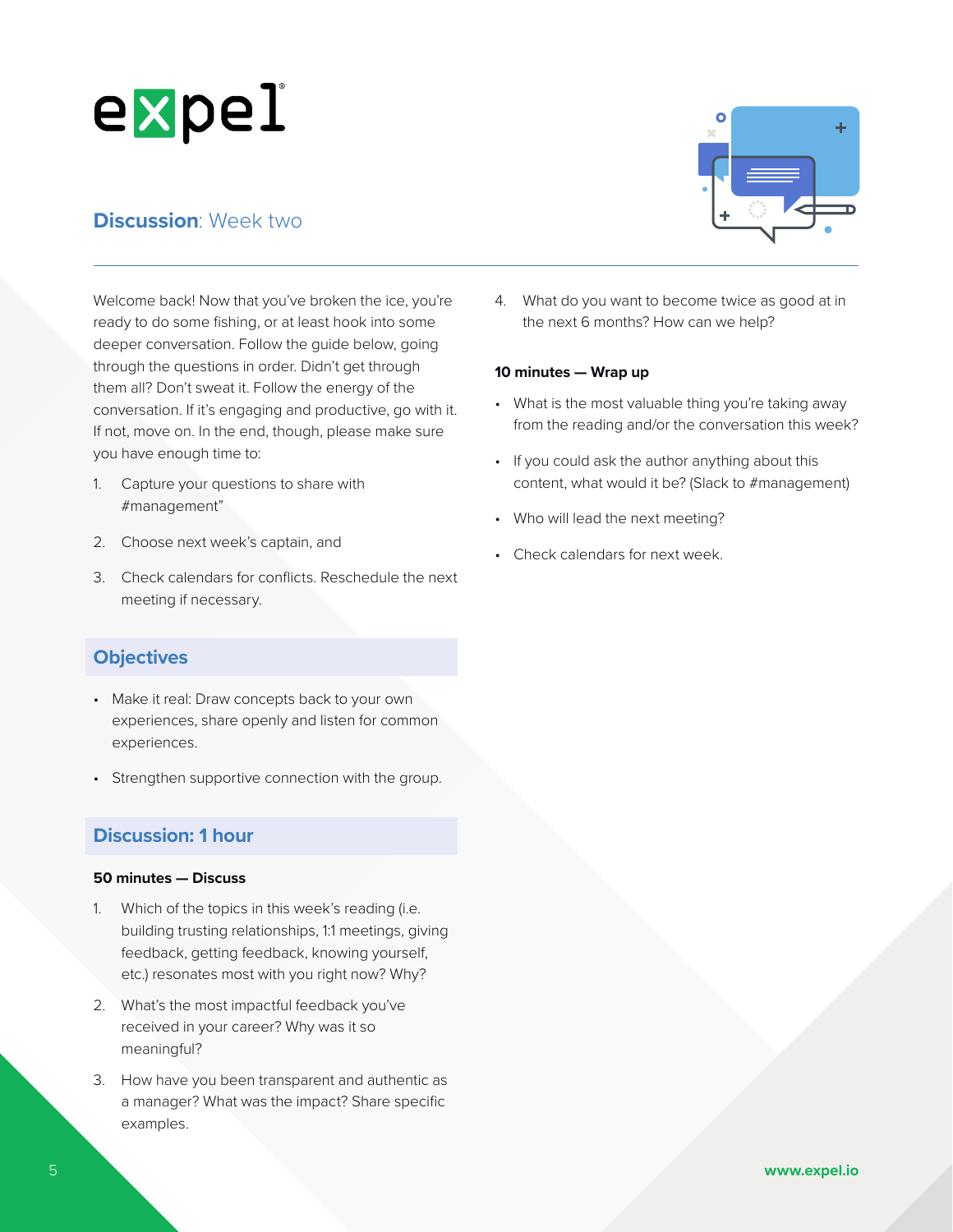



# **Assignment**: Week three

**What to read**: Chapters 6–8 (pp 142–213) *Amazing Meetings*

*Hiring Well Making Things Happen*

#### **To think about while reading ...**

# **Amazing meetings**

- Think about the meetings you run regularly. What is the desired outcome for each of these? (pp 143–149)
- How effective are you at encouraging everyone to participate in your meetings? Which of Julie's tips will you try? (pp 153–157)
- Browse your calendar for the coming weeks. Are there meetings on your calendar that you don't need to attend? Or meetings that shouldn't exist? (pp 157–159)
- $\equiv$  Generally, how effective are the meetings you attend at Expel? What works well about them? How would you improve them?

### **Hiring well**

- Make a future map for your team using the questions on pages 165–166.
- How well are we hiring for diversity in all its aspects? (pp 176–178)
- If you were told hiring is the only thing that matters, what would you do differently? (pp 180–181)
- How strong is the "bench" for your team? Could you take an extended vacation? (pp 184–186)

# **Making things happen**

- What is your bold, tangible vision for your team? How do you measure it? Consider it using the questions on page 194. (pp 192–194)
- If you could achieve only one goal this quarter, what would it be? (p 197)
- How well is your team executing? Use the questions on page 204 to think it through.
- $\equiv$  How do you ensure continuous learning and improvement on your team? Think of specific examples and how well they've worked. Which of Julie's ideas would you like to try with your team? (pp 210–213)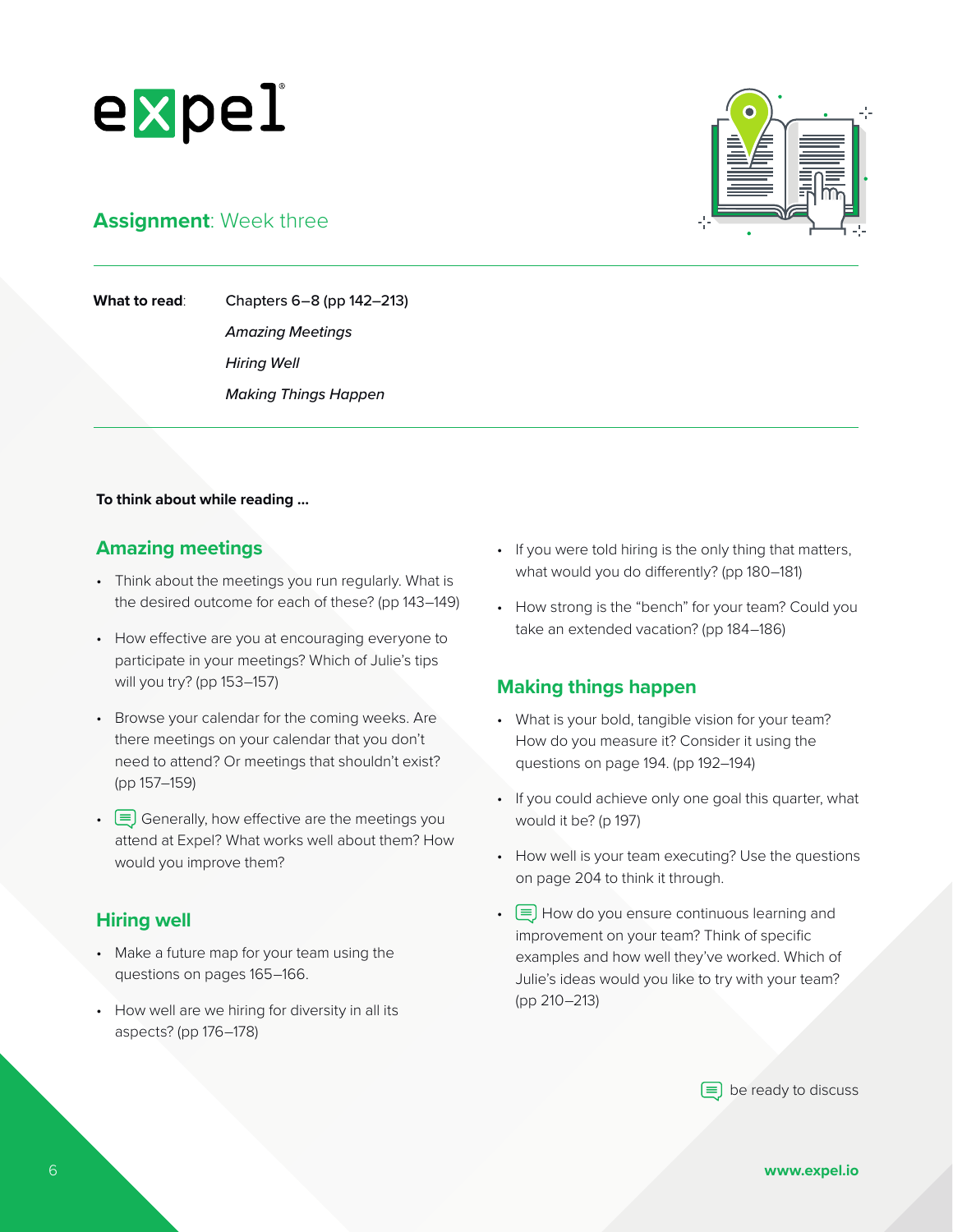# **Discussion: Week three**

Here we are again! You know the drill: Follow the guide below, going through the questions in order. Didn't worry if you don't get through them all. Follow the energy of the conversation. If it's engaging and productive, go with it. If not, move on. In the end, though, please make sure you have enough time to:

- 1. Capture your questions to share with #management
- 2. Choose next week's captain, and
- 3. Check calendars for conflicts. Reschedule the next meeting if necessary.

Yada yada ...

# **Objectives**

- Make it real: Draw concepts back to your own experiences, share openly and listen for common experiences.
- Share practical, Expel-specific, ideas for improvement in things such as meetings, hiring and learning from success and failure.
- Continue the connection.

# **Discussion: 1 hour**

#### **50 minutes — Discuss**

- 1. Which of the topics in this week's reading (i.e. amazing meetings, hiring, communicating vision, planning and execution, etc.) is most relevant to you right now? Why?
- 2. In general, how effective are the meetings you attend at Expel? What works well about them? How would you improve them?



- 3. How do you ensure continuous learning and improvement on your team? Share specific examples and outcomes.
- 4. What was your experience being recruited to Expel? Where did we find you? How did it feel? Why did you choose to take this opportunity? How do insights from our stories impact how we think about recruiting great people?

#### **10 minutes — Wrap up**

- What is the most valuable thing you're taking away from the reading and/or the conversation this week?
- If you could ask the author anything about this content, what would it be? (Slack to #management)
- Who will lead the next meeting?
- Check calendars for next week.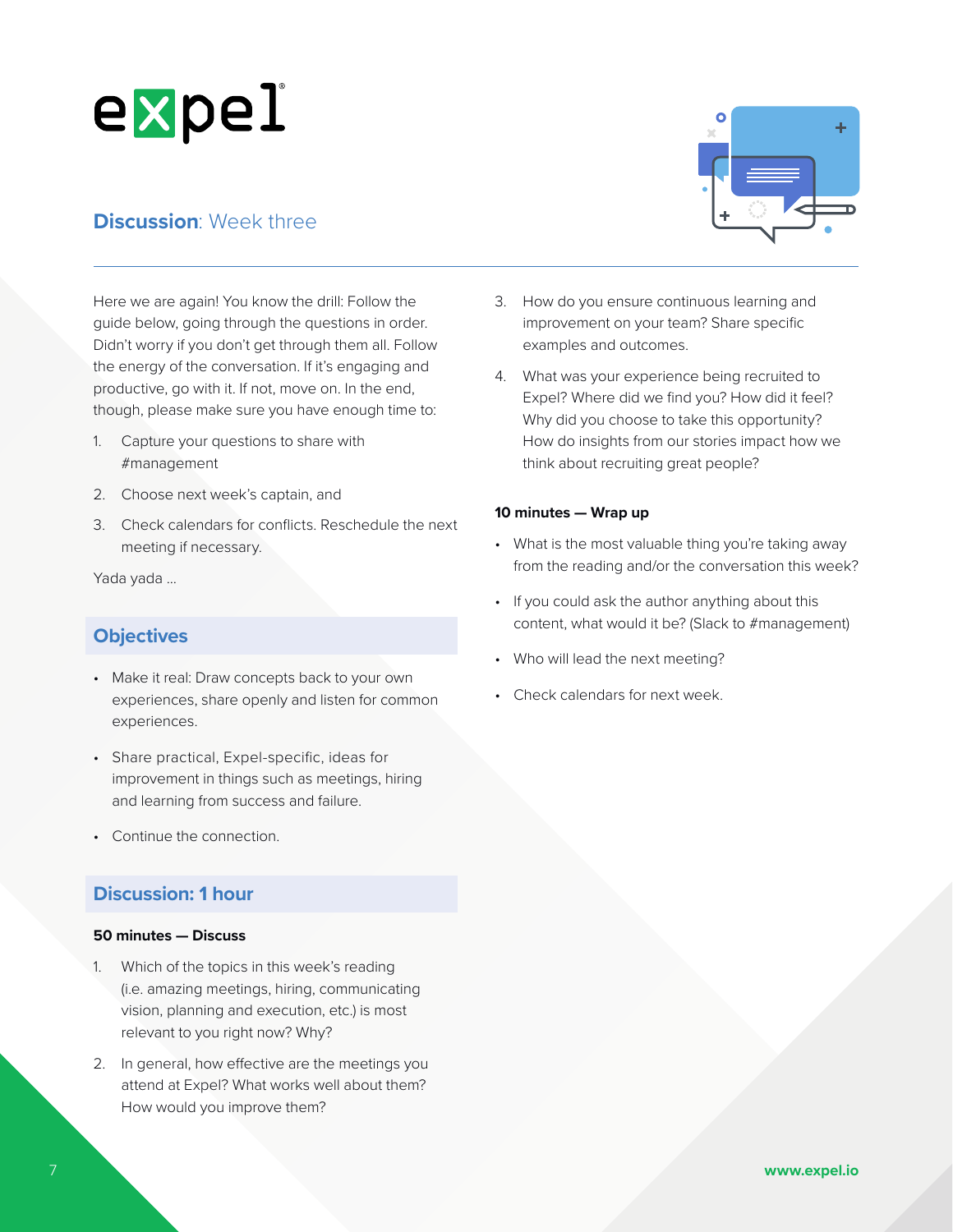

# **Assignment**: Week four

**What to read**: Chapters 9, 10 and epilogue (pp 217–260) *Leading a Growing Team Nurturing Culture The Journey is 1% Finished*

### **To think about while reading ...**

# **Leading a growing team**

- $\equiv$  What is currently (or, if you are not yet leading a big team, what do you anticipate will be) the hardest thing about scaling management? (p 218–223)
- How many hard problems have you delegated in the past 3 months? Why or why not? (pp 225–227)
- Think about the intersection between *"what is important to the organization"* and where *"you can add unique value."* Which of your projects fit squarely there? Which do not? Which will you delegate? (pp 231–236)
- Talk to your manager about what's important to him or her with regard to people, purpose and process. Use the questions on pages 228–229 for inspiration.

## **Nurturing culture**

- Imagine how you want your team to work in a year's time? How would you describe to someone on your team what will be different then compared to now? (p 242)
- What values do you want to nurture within your team? How do these relate to Expel values? How will you do it?
- How well and how frequently are you communicating to your team what's important? (pp 243–244)
- $\equiv$  What rituals do you have on your team currently? In what new ways can you celebrate your team's values? (p 250)

# **The journey is 1% finished**

• What are you most excited about next in your management journey?\*